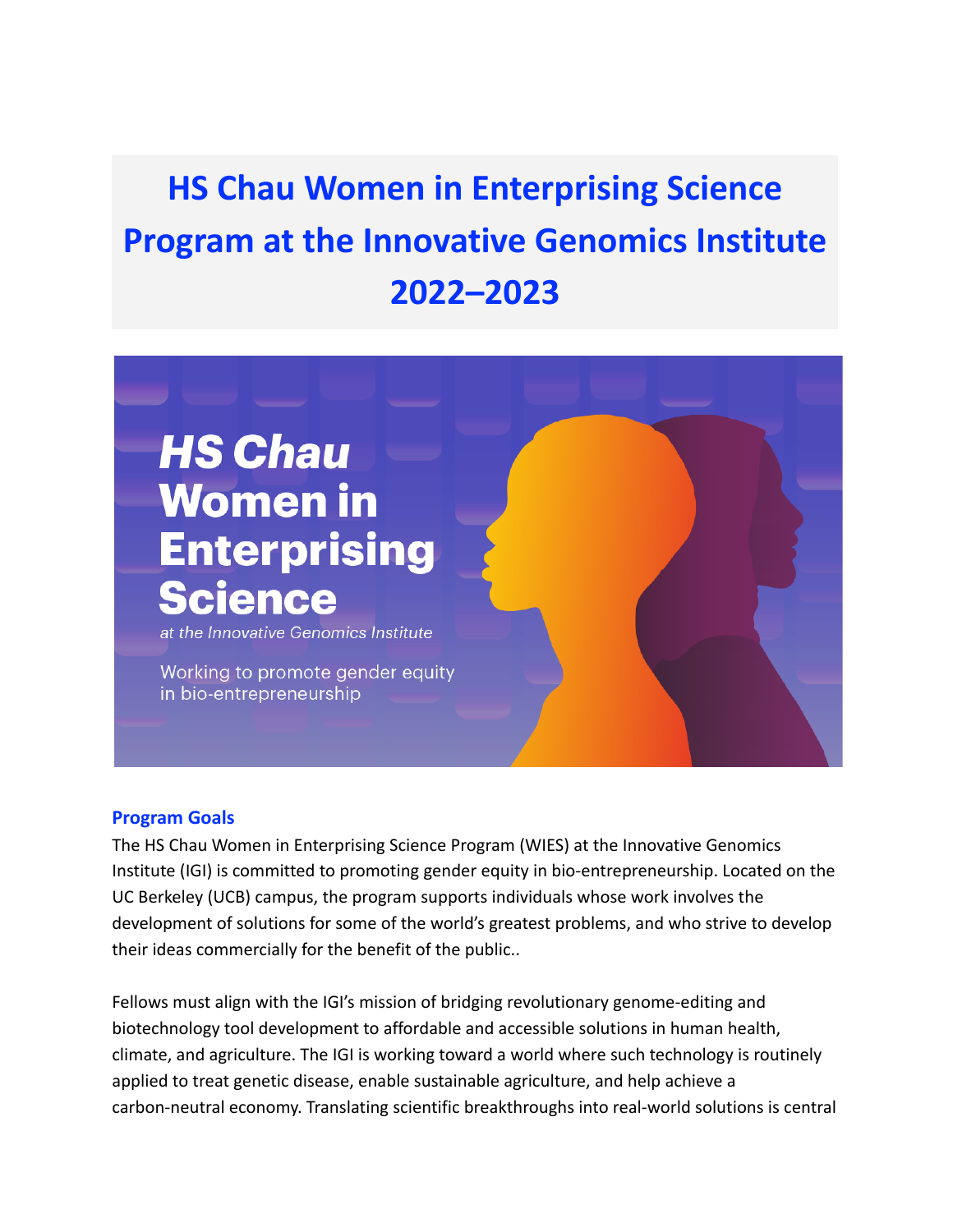to the IGI's mission, so the IGI seeks to support and guide nascent entrepreneurs who share this goal.

# **Specific Aims**

The WIES program is intended to:

- Promote gender equity in science and translational research.
- Encourage individuals who may not have considered becoming entrepreneurs, as well as those that may have faced barriers to pursuing entrepreneurship, to explore and further their translational scientific research in a supportive community environment.
- Support these early-stage participants as they develop their ideas such that they may be more prepared to enter later-stage opportunities such as those at UC Berkeley (for example SkyDeck and the Bakar BioEngenuity Hub) and beyond, if desired.
- Enable the translation of genomics and biotechnology research into impactful solutions, including, if applicable, the pursuit of commercial applications.
- Provide financial, scientific, and educational support to participants and build a lively community of scientists, advisors, mentors, and entrepreneurs.

# **Program Highlights**

The WIES program is split into two phases:

**Phase I:** A cohort of up to four Fellows will be selected through an application process (application, reviews, interviews) for a 12-month appointment. The Fellows will either be appointed a postdoctoral fellowship (Postdoctoral Fellow) or, if current UCB faculty, will receive funding support (Faculty Fellow). Each participant will receive approximately \$150,000 worth of combined salary, benefits, programming, and scientific supplies to support their scientific research, and will engage in a variety of exciting learning opportunities and networking events. Each Fellow will be assigned mentors and advisors who can provide guidance on scientific and business practices by meeting with them on a regular basis throughout the first year.

**Phase II:** At the end of Phase I, up to two Fellows are expected to be selected as WIES Entrepreneurs and may receive \$1,000,000 directly from a third-party funder to support their private entrepreneurial activities. WIES Entrepreneurs will continue to receive mentorship for an additional 18 months and are also expected to participate in advising the WIES next cohort.

## **Program Details**

Applicants will submit a proposal and provide a short video. Semi-finalists will be asked to attend one or more follow-up interviews with the WIES selection advisory committee. Final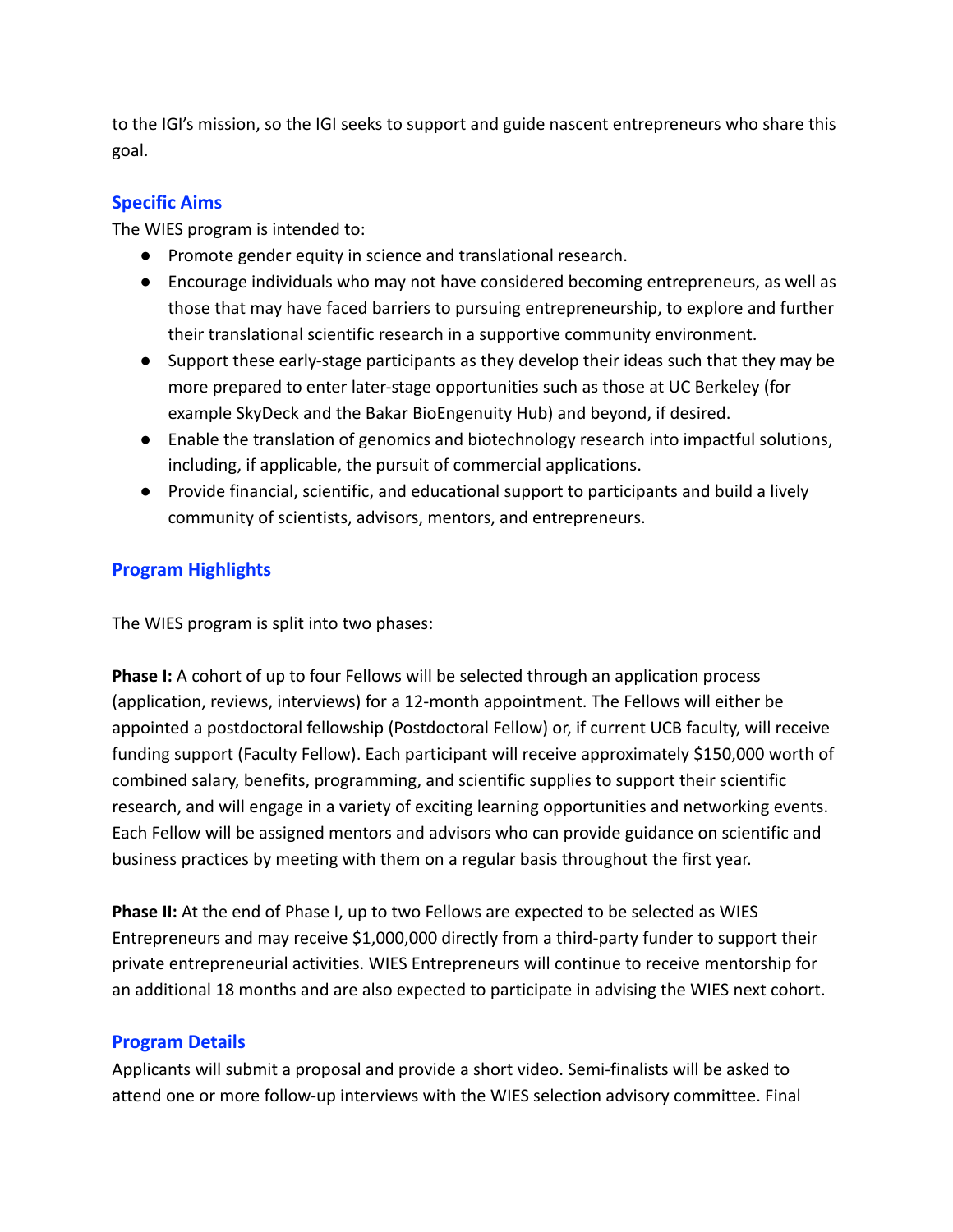decisions on selected Fellows for Phase I will be made by UC faculty and staff serving on the WIES selection advisory committee.

## **Selection criteria for Phase I (in no particular order):**

- Commitment to promoting gender equity in the field of biotechnology.
- Alignment of the proposed project/business idea with the IGI's mission.
- Strength of proposal with respect to scientific principles and unmet need, likelihood of product solution and success, market and societal impact. Milestones and deliverables to be achieved during Phase I will also be considered.
- Strength of entrepreneur and any team members.

# **PHASE I**

# **Fellow participant information**

- Must hold a Ph.D. in a relevant field. Postdoctoral Fellows cannot have more than four years of postdoctoral experience.
- Must be eligible to work in the United States.
- Must be eligible for a postdoctoral position or be a current UCB faculty member.
- If applying for the Postdoctoral Fellow position, the candidate cannot have previously been in a tenured or tenure-track position.
- All participants in Phase I will become UCB employees or maintain their existing UCB employment, subject to UCB patent and other applicable Intellectual Property policies.
- Must reside in or have the ability to relocate to the San Francisco Bay Area to be able to participate in the program at the UC Berkeley campus.
- Postdoctoral Fellows will be provided with a faculty advisor; both Postdoctoral Fellows and Faculty Fellows will have scientific and entrepreneurial advisors.
- Will receive salary and benefits from UC Berkeley. Funds will be available for lab supplies, core facilities and other miscellaneous costs needed to support the participant.
- Must participate in mandatory WIES programs (as described below).
- Phase I Fellows will only be able to participate in the Phase I program for 12 months, there will be no ability to extend past 1 year.

# **Programming**

# **Phase I Core Programming**

Our goal is to build a supportive and lively community of researchers who are committed to translational research with an interest in entrepreneurship, and to set our WIES Fellows up for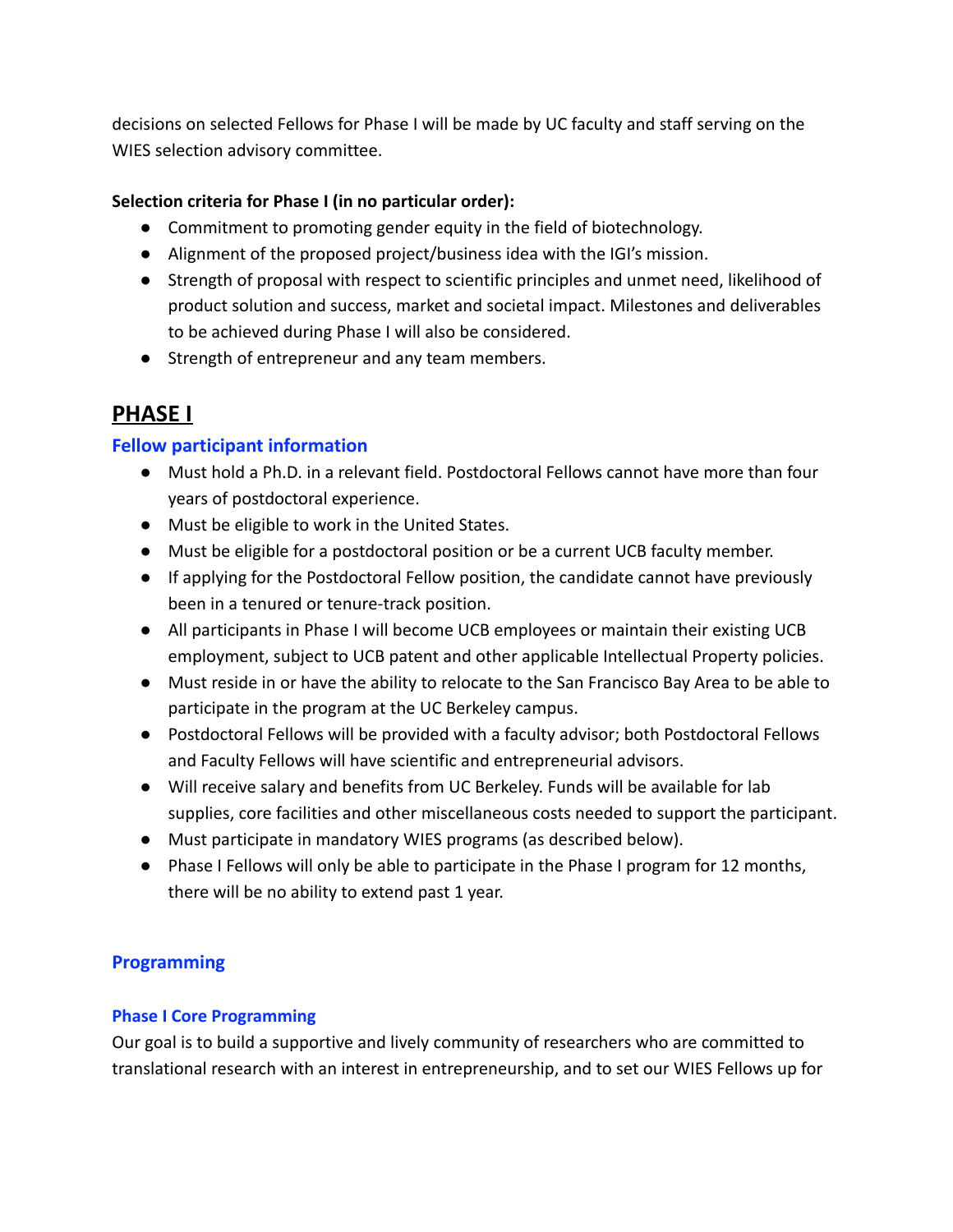success. To achieve this aspiration, Fellows will be required to participate in educational and community building programming.

Participants will be required to:

- Meet with program advisors and mentors.
	- Meetings will take place at least once per month. Entrepreneurs will meet with science and business advisors and mentors (may be the same person if appropriate).
- Attend networking receptions
	- $\circ$  Receptions will take place at least five times over the course of Phase I. These may be associated with seminars and will allow entrepreneurs to meet speakers and build community/relationships within the WIES and the IGI.
- Attend NSF I-Corps
	- Week-long intensive program in association with Haas Business School teaching business fundamentals.
- Participate in a broad subject seminar series
	- Seminars will include speakers that will address scientific topics and entrepreneurs that will discuss their real world experiences and lessons learned while launching or steering their businesses in the marketplace.
- Participants must make good-faith efforts to attend all seminars and networking events but will be required to attend at least 50% of these events.
- Participants will give a seminar at the end of Phase I describing their project, progress, and milestones achieved during the initial first year period.

## **Supplemental Programing**

- StEP program with Haas Business School.
	- This is a 10-week program working on specific business topics.
- Special Workshops
	- Workshops will include expert talks on specific topics of interest to entrepreneurs including legal issues for new companies, intellectual property, venture capital, accounting, public relations and web design. These workshops may be held at the IGI or at other locations across the UCB campus.

At the end of Phase I, each Fellow must provide a written document describing their outcomes and progress in Phase I as well as their visions for Phase II, including business plans and relevant milestones. As described above, each Fellow will also give a seminar to the IGI community on their work and future plans.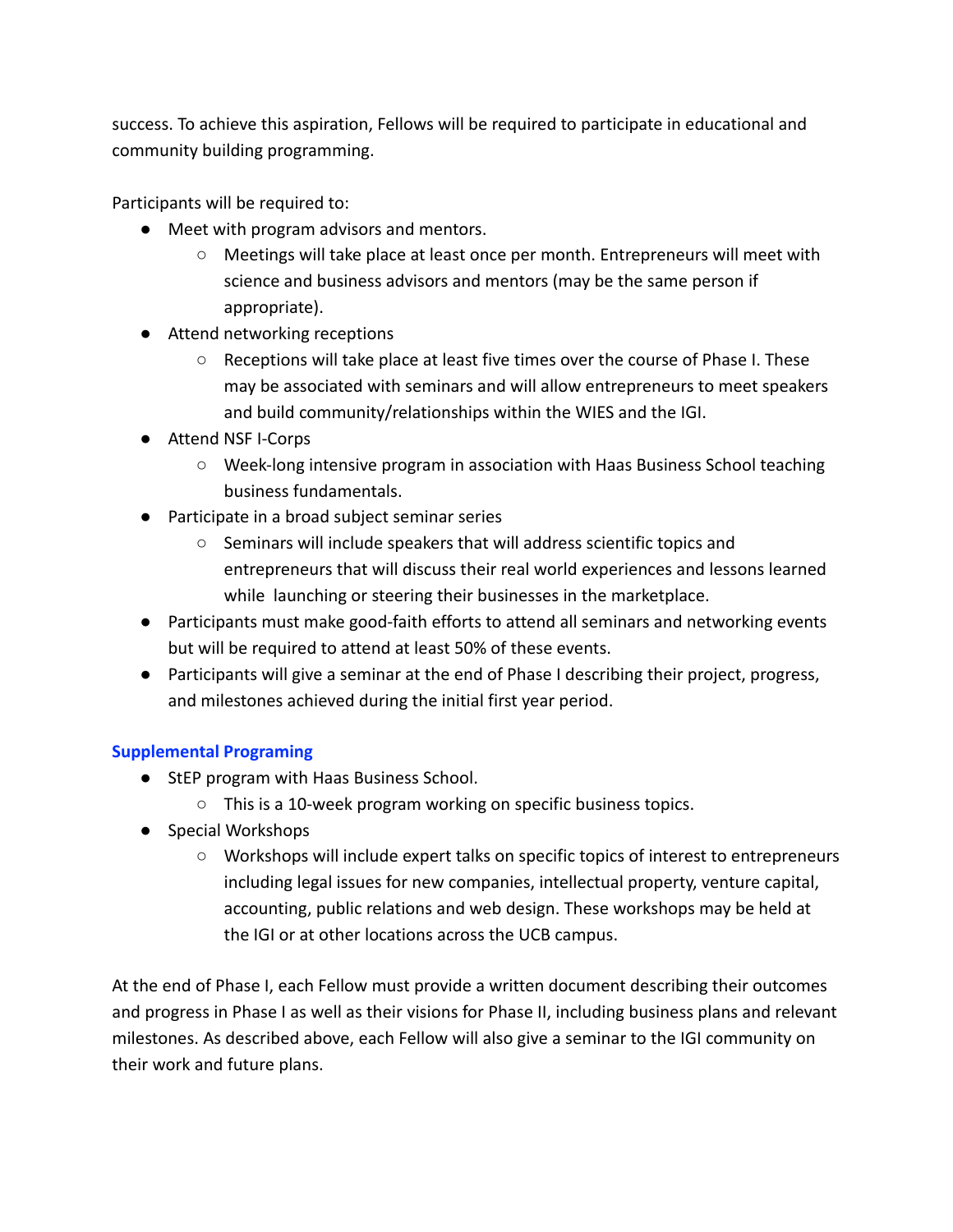# **PHASE II**

Up to two WIES Fellows will become WIES Entrepreneurs and be eligible for additional funding (Phase II). Phase II of the program is not directly affiliated with UCB, however participation in Phase I of the program as a Fellow is a required prerequisite for Phase II consideration.

- Non-Faculty Phase II WIES Entrepreneurs selected from WIES Postdoctoral Fellows should have their businesses incorporated or formed and will not be UCB employees. Faculty Fellows that are selected as WIES Entrepreneurs may found their company and can remain UC faculty provided all UCB procedures relating to Intellectual Property and Conflict of Interest are followed and all activities related to any company are performed outside UC employment.
- Phase II entrepreneurs are expected to receive direct funding from the third-party funder.
- WIES Entrepreneurs must identify and relocate to lab space outside of the IGI building.

Criteria for eligibility for Phase II are expected to include:

- WIES Entrepreneurs must have incorporated or formed a related business.
- WIES Entrepreneurs must outline a 1.5-year research and development plan. The plan must include strategies, milestones, and deliverables, and must also include specific strategies for promoting gender equity in their businesses.
- Phase I progress as a Fellow will be evaluated for success and achievements against Phase I milestones and program requirements, including good-faith efforts to incorporate material feedback from program advisors.

## **Program Funding**

## **Phase I Program Funding**

Phase I Fellows will be funded either as a UCB postdoc or as a UCB faculty member as follows: Fellows will receive \$150,000 worth of funding from UC Berkeley to support salary, benefits, lab supplies, access to special core facilities, and bench, meeting, and office space. Salary will be \$75,000 for Phase I Postdoctoral Fellows with benefits provided.

## **Phase II Program Funding**

Phase II WIES Entrepreneurs are expected to receive up to \$1,000,000 directly from the third-party funder. Selection of Phase II funding recipients will be recommended by the WIES selection advisory committee but ultimately will be at the discretion of the third-party funder. Payments to Phase II WIES Entrepreneurs by the third-party funder are expected to be made on terms and conditions agreed upon by and between the participant and third-party funder, and without the involvement of UC Berkeley.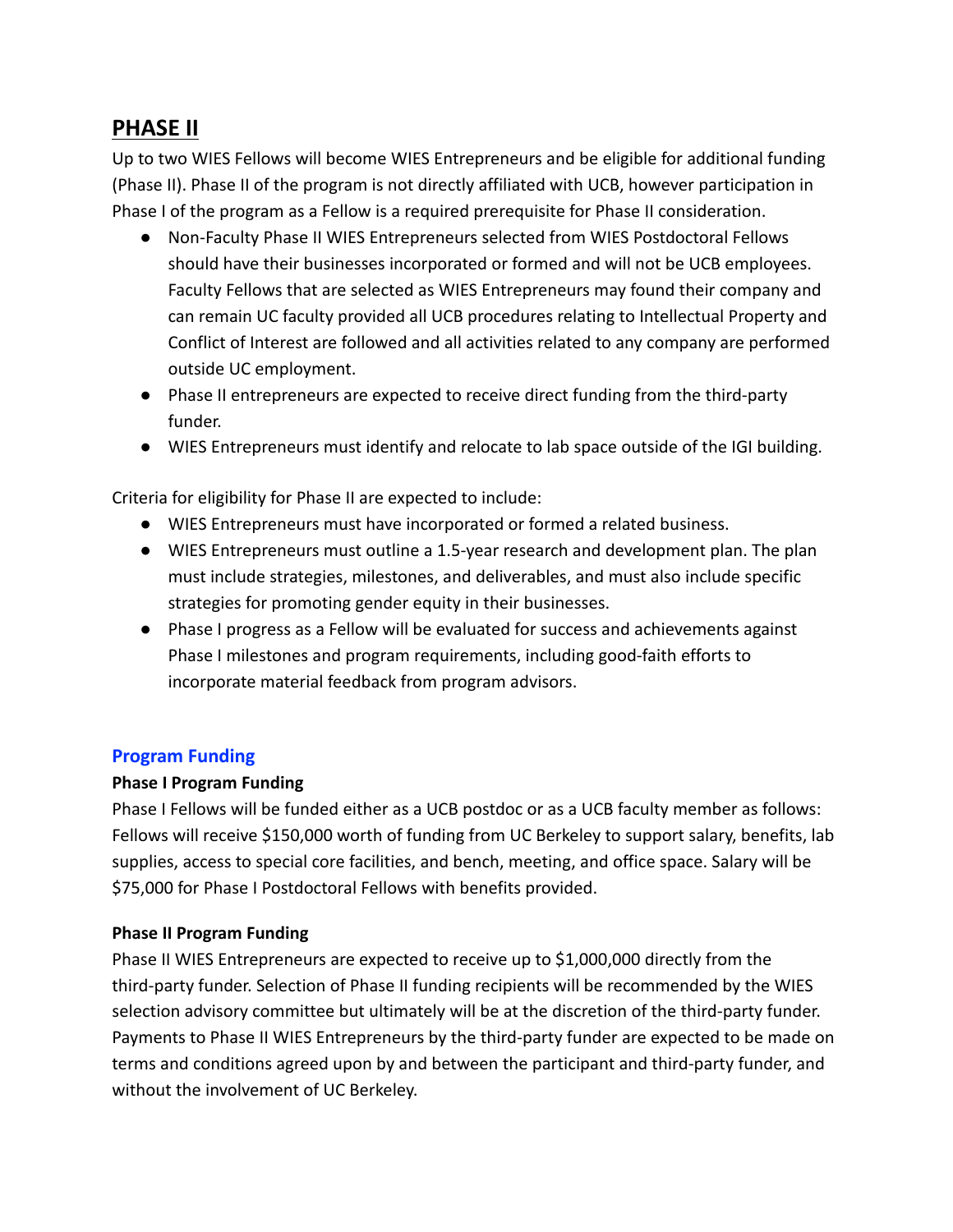#### **Selection committee, mentors, and advisory board**

The WIES selection advisory committee, mentors, and advisors will be drawn from UC faculty and staff, as well as non-UC individuals. Final selection of WIES Fellows for Phase I will be done by UCB employees and staff based upon recommendations from the selection advisory committee where the process will be managed by the Executive Director of the IGI. UCB and non-UCB scientific/business selection advisory board members may be invited to participate in the WIES selection advisory committee review and may provide guidance to participants during the course of the program.

## **Participant Benefits & Support**

WIES program participants will be provided with:

- Office space
- Wet lab space
- Individual advising (scientific, business)
- Networking receptions (four during Phase I)
- Special topic lectures (legal, HR, Business, IP, VC)
- Access to StEP program
- Access to NSF I-Corps program
- Access to Entrepreneurial events on the UC Berkeley campus
- Initial Patent costs\*

\*Patent costs must be paid back to UC if the participant's company licenses any of their new IP at the conclusion of Phase I.

| Annual support for Postdoctoral Fellows, Phase I |            |
|--------------------------------------------------|------------|
| Salary                                           | \$75,000** |
| <b>Benefits</b>                                  | \$20,000** |
| Supplies, facilities                             | \$60,000   |
| <b>Total value</b>                               | \$150,000  |

\*\*Estimate. Final salary and benefit costs are determined by UCB at time of hire according to Regents hiring guidelines.